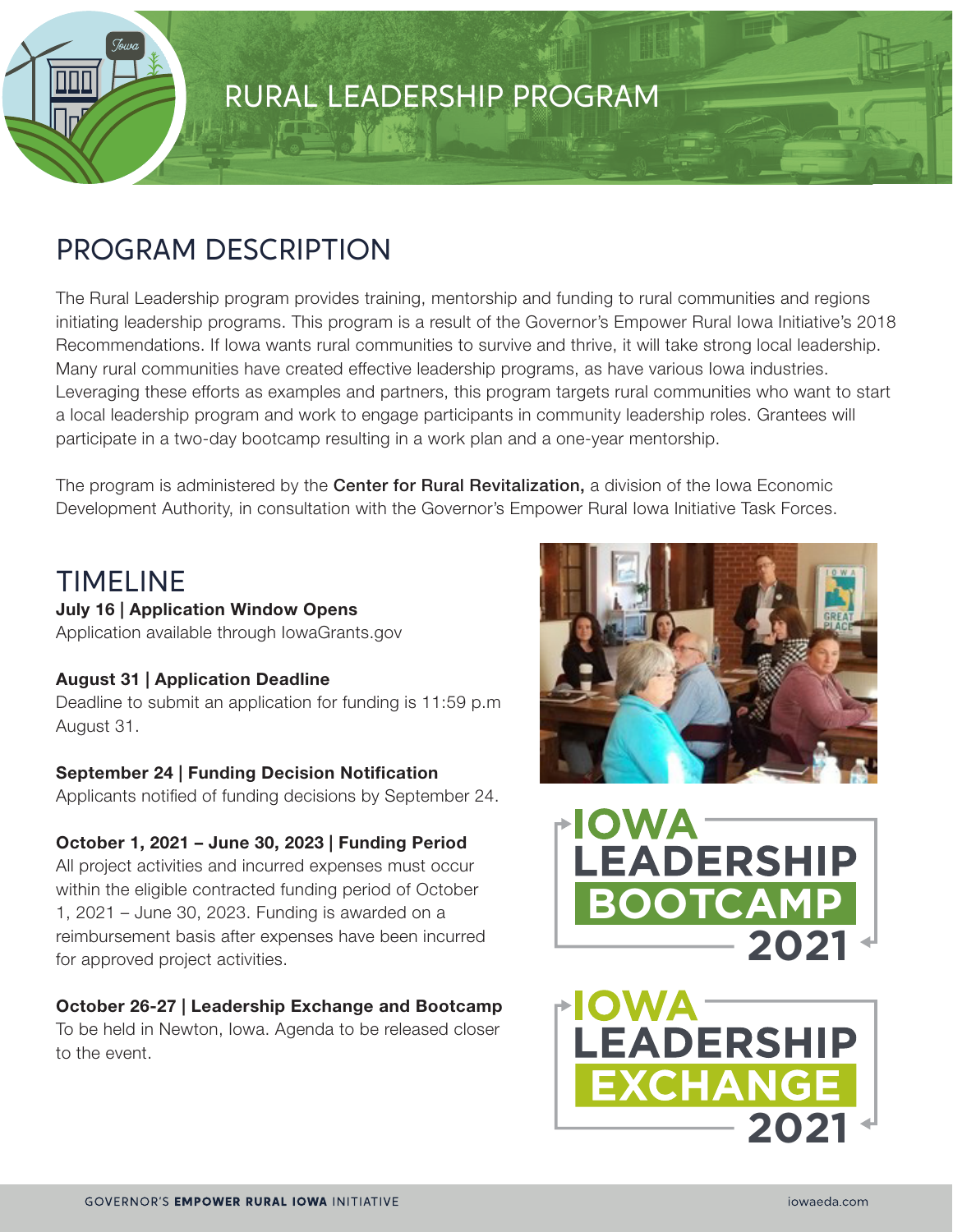### PROGRAM DETAILS

Grantees are required to send three citizens to participate in a two-day training, October 26-27 in Newton, Iowa. Day 1 will include participation in the Leadership Exchange event with existing leadership programs across the state. Registration costs for the Exchange are waived for Rural Innovation Leadership Grantees. Day 2 will be a comprehensive bootcamp training for grantees, resulting in a work plan for implementation. Bootcamp attendees should include a diverse representation of community stakeholders and partners.

Grant funds and match dollars must be used for the development and implementation of a community leadership program. Eligible uses include, but are not limited to, travel costs associated with participating in the Exchange and Bootcamp; marketing materials; staff time on leadership program; room rentals; speaker fees; or purchase of equipment/materials. Food and beverage costs are not eligible expenses.

Additional program details include:

- Grant Award: \$1,000
- Minimum \$500 cash match requirement
- Funding based on annual availability
- Disbursements will be made on a reimbursement basis
- City or county government and private 501(c)3 or 501(c)6 nonprofit agencies and foundations are eligible to apply
- Applicants that are not a local government must include a letter of support from the Mayor or resolution from the City Council
- Programs must exist in and benefit a community in Iowa with a population of 20,000 or fewer and not contiguous to a city with a population of 40,000 or greater OR if a county-wide program, must be one of the 88 least populous counties in Iowa

## SELECTION CONSIDERATION

Applications are submitted via IowaGrants.gov during an annual, competitive application round. All applications will be reviewed by a panel, including the Governor's Empower Rural Iowa Initiative Task Force members; Iowa Economic Development Authority staff; and expert professionals. The following categories are evaluated when selecting awardees:

- Participation and Timing
- Program Description and Background
- Core Team Diversity and Partnerships
- Participation Goals and Implementation Plan
- Budget and Local Support
- Geography and Population